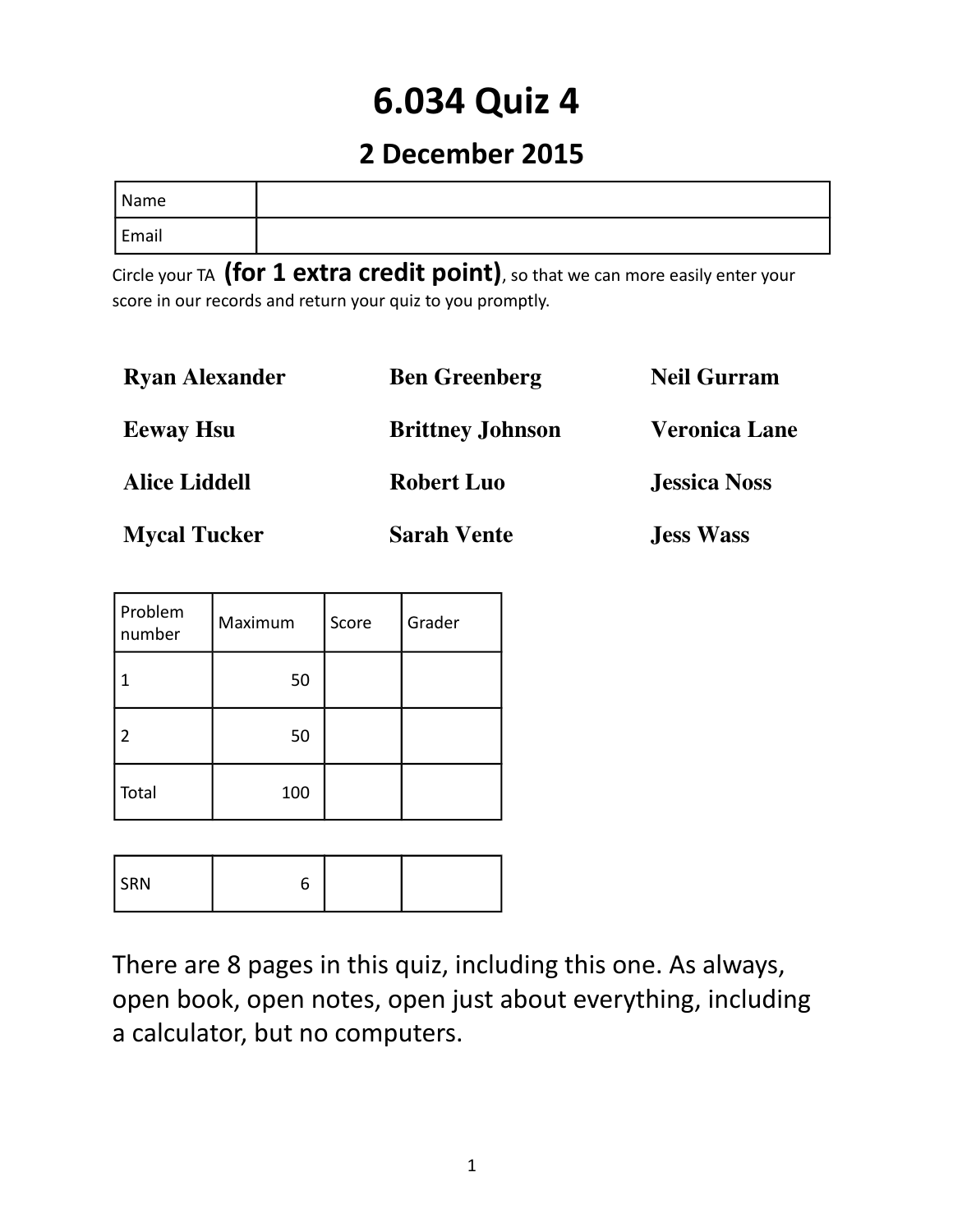## **Problem 1: Adaboost (50 points)**

### **Part A: Furthest from ½ (35 points)**

This is a boosting question with four training points (A, B, C, D). There are four weak classifiers  $(h_1, h_2, h_3, h_4)$  that make the following misclassifications:

| <b>Classifier</b> |  | Misclassified training points (A, B, C, D) |  |
|-------------------|--|--------------------------------------------|--|
| $n_{1}$           |  |                                            |  |
| n <sub>2</sub>    |  |                                            |  |
| h٩                |  |                                            |  |
| n۵                |  |                                            |  |

**A1 (23 points)** Perform three rounds of boosting with these classifiers and training data. In each round, pick the classifier with the **error rate furthest from 1/2**. Break ties by picking the classifier that comes first in this list:  $h_1$ ,  $h_2$ ,  $h_3$ ,  $h_4$ . Space for scratch work is provided on the following page.

In any round, if Adaboost would terminate instead of choosing a classifier, write "NONE" for the weak classifier (h) and for the voting power ( $\alpha$ ). Then, leave all remaining spaces blank.

|                            | Round 1 | Round 2 | Round 3 |
|----------------------------|---------|---------|---------|
| weight $A$                 | 1/4     |         |         |
| weight B                   |         |         |         |
| weight C                   |         |         |         |
| weight D                   |         |         |         |
| Error rate of $h_1$        |         |         |         |
| Error rate of $h_2$        |         |         |         |
| Error rate of $h_3$        |         |         |         |
| Error rate of $h_4$        |         |         |         |
| weak classifier chosen (h) |         |         |         |
| weak classifier error (ε)  |         |         |         |
| voting power $(\alpha)$    |         |         |         |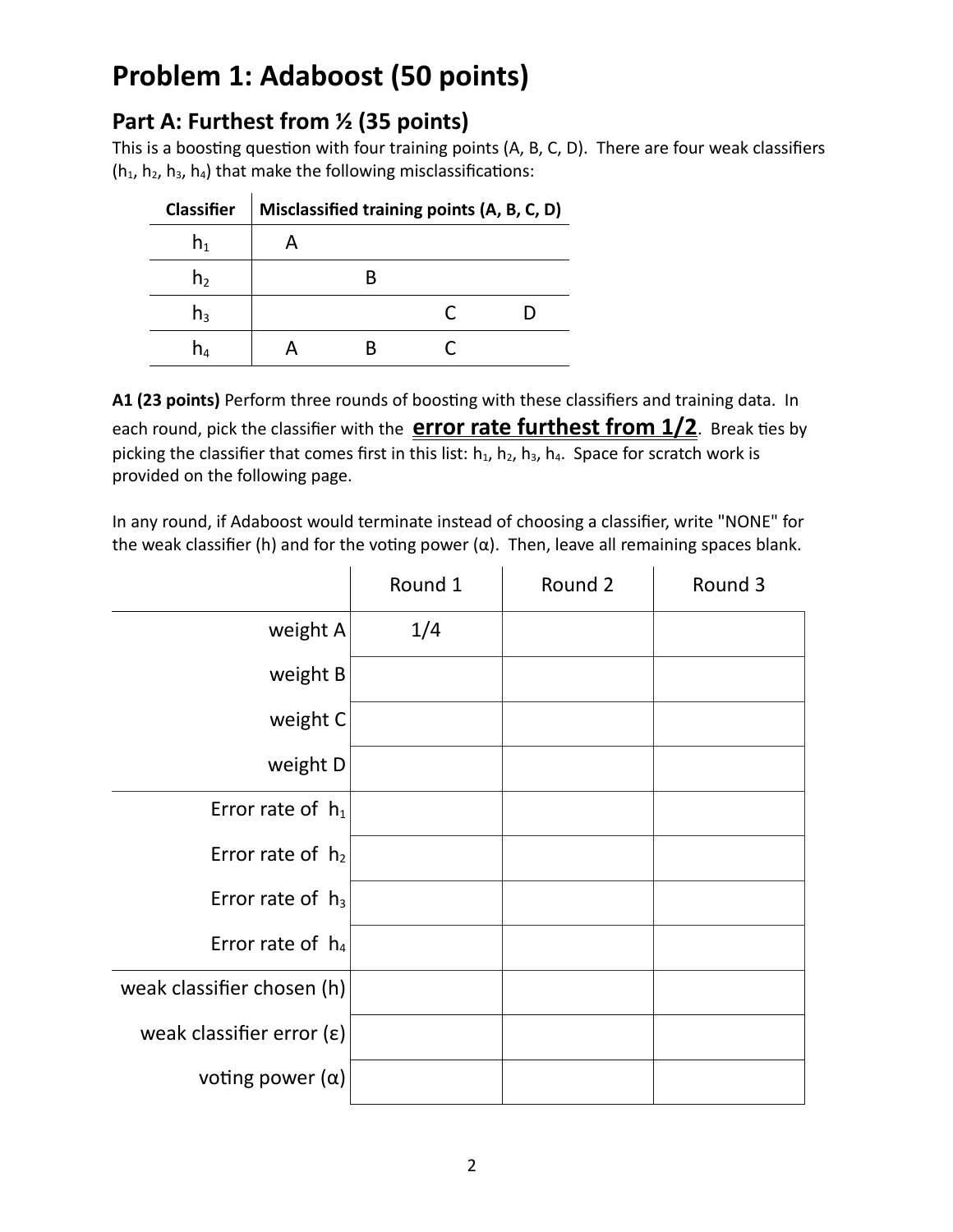**A2 (8 points)** After three rounds of boosting, how does the ensemble classifier *H(x)* classify each training point? Circle the one best answer in each case. If the answer can't be determined from the available information, circle "Can't tell".

| $\log(x) + \log(y) = \log(x * y)$ |                                                                 | $\log(\frac{1}{x}) = -\log(x)$ | $log(1)=0$ |  |
|-----------------------------------|-----------------------------------------------------------------|--------------------------------|------------|--|
|                                   | The following rules for manipulating logarithms may be helpful: |                                |            |  |
| D:                                | Correctly classified                                            | Misclassified                  | Can't tell |  |
| C:                                | Correctly classified                                            | Misclassified                  | Can't tell |  |
| $B$ :                             | Correctly classified                                            | Misclassified                  | Can't tell |  |
| А:                                | Correctly classified                                            | Misclassified                  | Can't tell |  |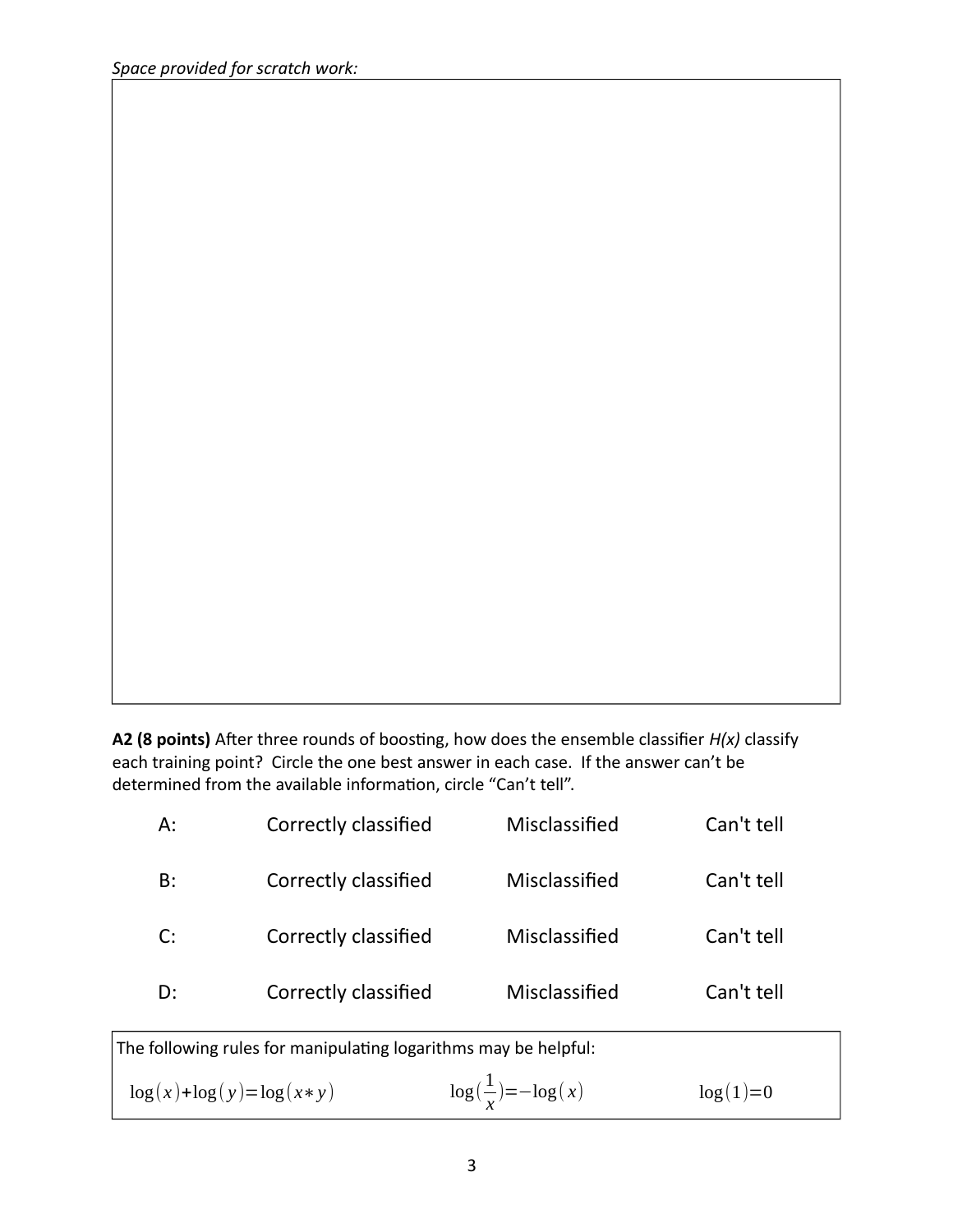**A3 (4 points)** For each statement below, circle the one best answer (true or false). (Hint: consider this problem.)

| <b>TRUE</b> | <b>FALSE</b> | 1. If there are exactly 3 weak classifiers that make non-<br>overlapping errors, it is always possible to use them to<br>construct a perfect ensemble classifier (either by using<br>Adaboost or by picking values of $\alpha$ by hand). |
|-------------|--------------|------------------------------------------------------------------------------------------------------------------------------------------------------------------------------------------------------------------------------------------|
| <b>TRUE</b> | <b>FALSE</b> | 2. Whenever possible, Adaboost will pick a classifier that<br>makes non-overlapping errors with the previously picked<br>classifiers.                                                                                                    |

### **Part B: More True/False (15 points)**

This section consists of questions about Adaboost *in general*—they do not rely on the preceding section. Decide whether each of the statements below is true or false. Circle the one best answer in each case.

| TRUE        | <b>FALSE</b> | 1. In each round, the error rate $\varepsilon$ of each weak classifier<br>h is in the range $0 \le \varepsilon \le 0.5$ .    |
|-------------|--------------|------------------------------------------------------------------------------------------------------------------------------|
| <b>TRUE</b> | <b>FALSE</b> | 2. If a weak classifier has an error rate $\epsilon \leq 1/3$ , it can<br>only misclassify up to 1/3 of the training points. |
| TRUE        | <b>FALSE</b> | 3. Given 3 classifiers, a weak classifier can never be<br>picked two rounds in a row.                                        |
| <b>TRUE</b> | <b>FALSE</b> | 4. The error rate of the ensemble classifier $H(x)$ never<br>increases from one round to the next.                           |
| TRUE        | <b>FALSE</b> | 5. Adaboost terminates only if a specific number of<br>rounds is specified.                                                  |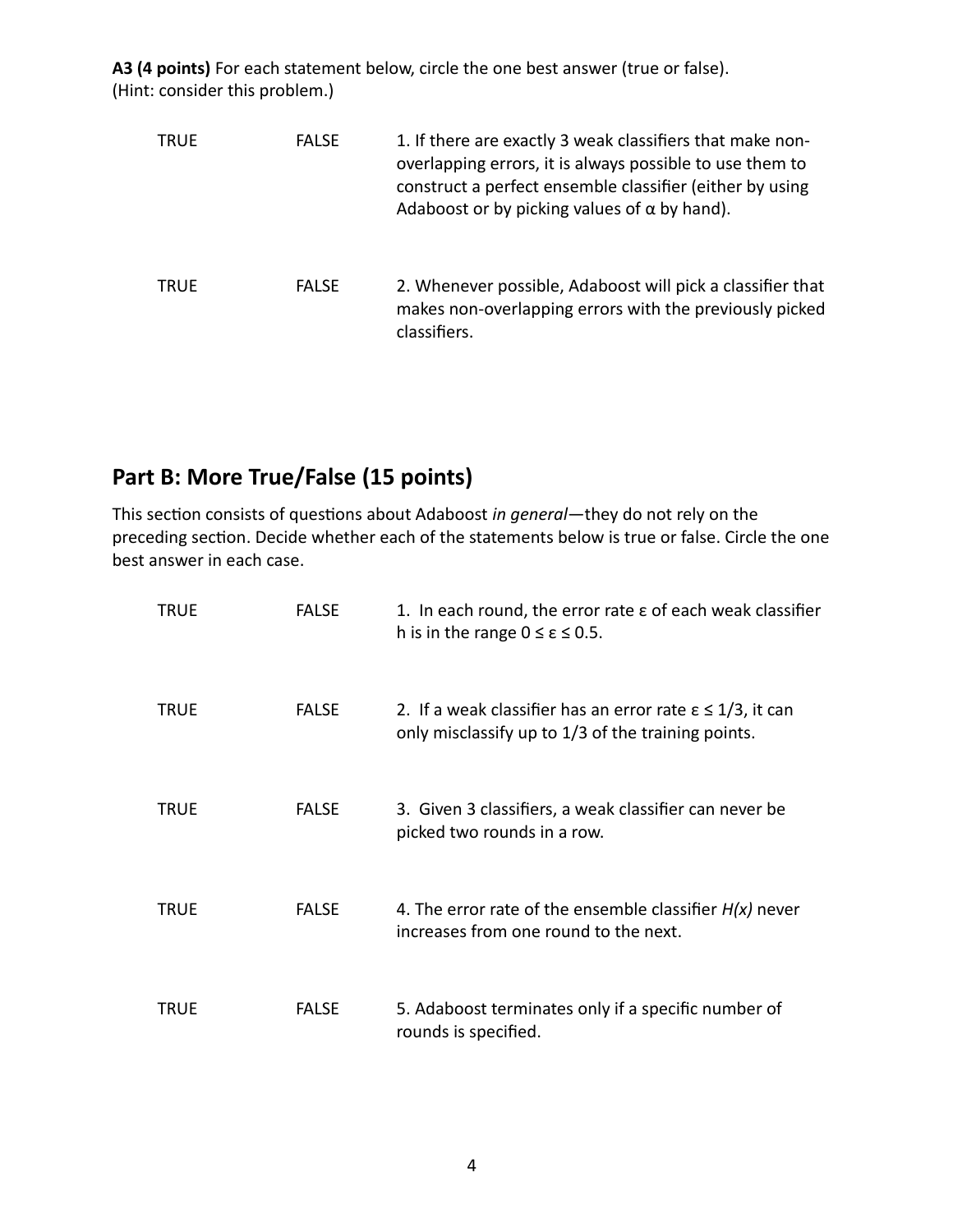### **Problem 2: Bayes Nets**

### **Part A: Bayes Nets (16 points)**

For each Bayes Net described below, answer this question:

**Assuming all of the variables are boolean, how many parameters does the Bayes net have?** (The number of parameters is the total number of entries in all probability tables.)

**A1 (4 points)**



Number of parameters =



**A2 (4 points)**



Number of parameters =



**A3 (4 points)** A Bayes net with four variables, in which NO variables are assumed to be independent.

Number of parameters =

**A4 (4 points)** A Bayes net with four variables, in which ALL variables are assumed to be independent.

Number of parameters =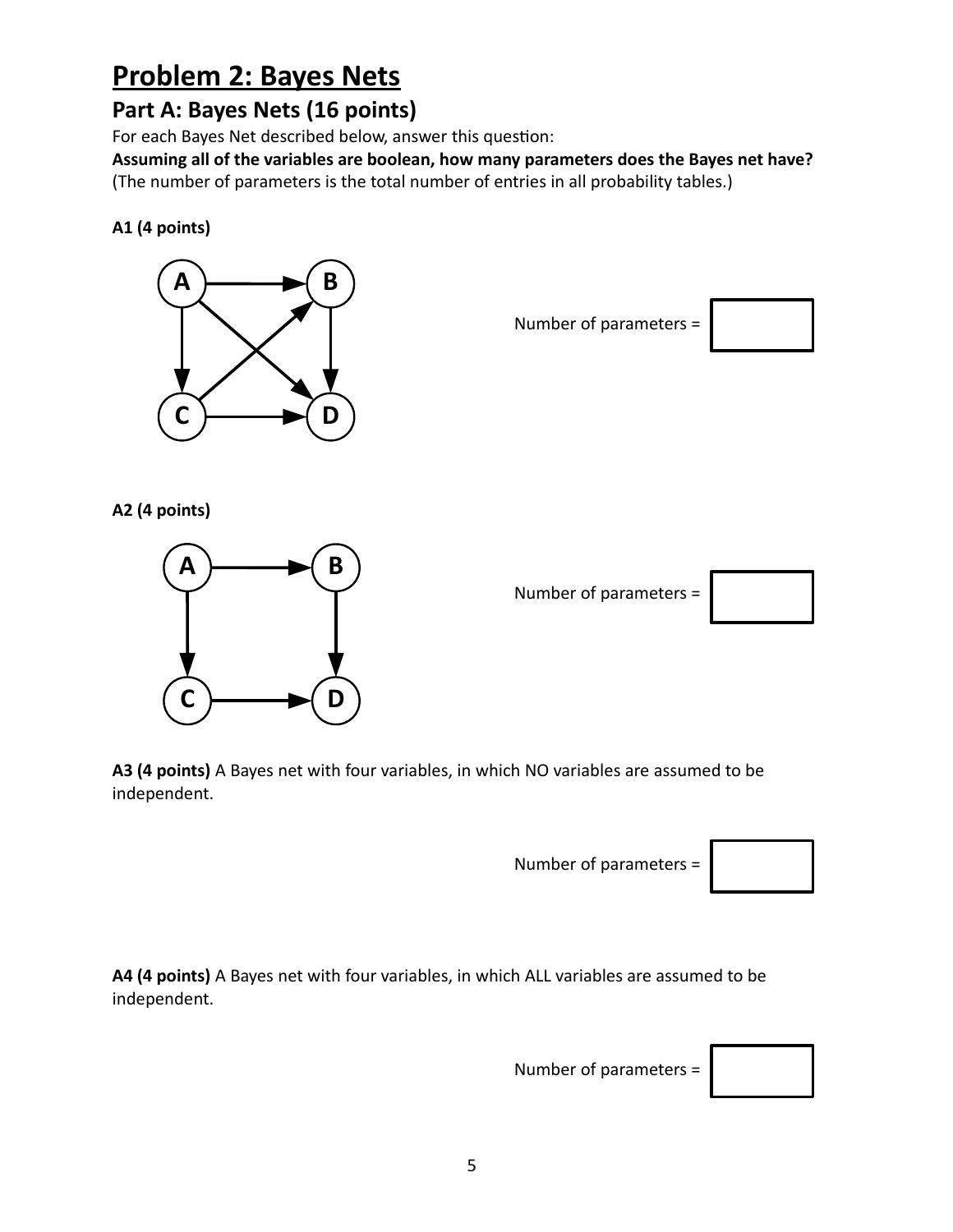#### **Part B: Some Probability (18 points)**

Here is a Bayes net with 4 boolean variables and their associated probability tables. Each probability is represented by a lowercase variable. Below, show your work for partial credit.



**B1 (8 points)** Write an expression for  $P(\overline{A} \overline{B} \overline{C} \overline{D})$  in terms of the probabilities specified in the Bayes net.

**B2 (10 points)** Write an expression for  $P(B\bar{C}\bar{D})$  in terms of the probabilities specified in the Bayes net.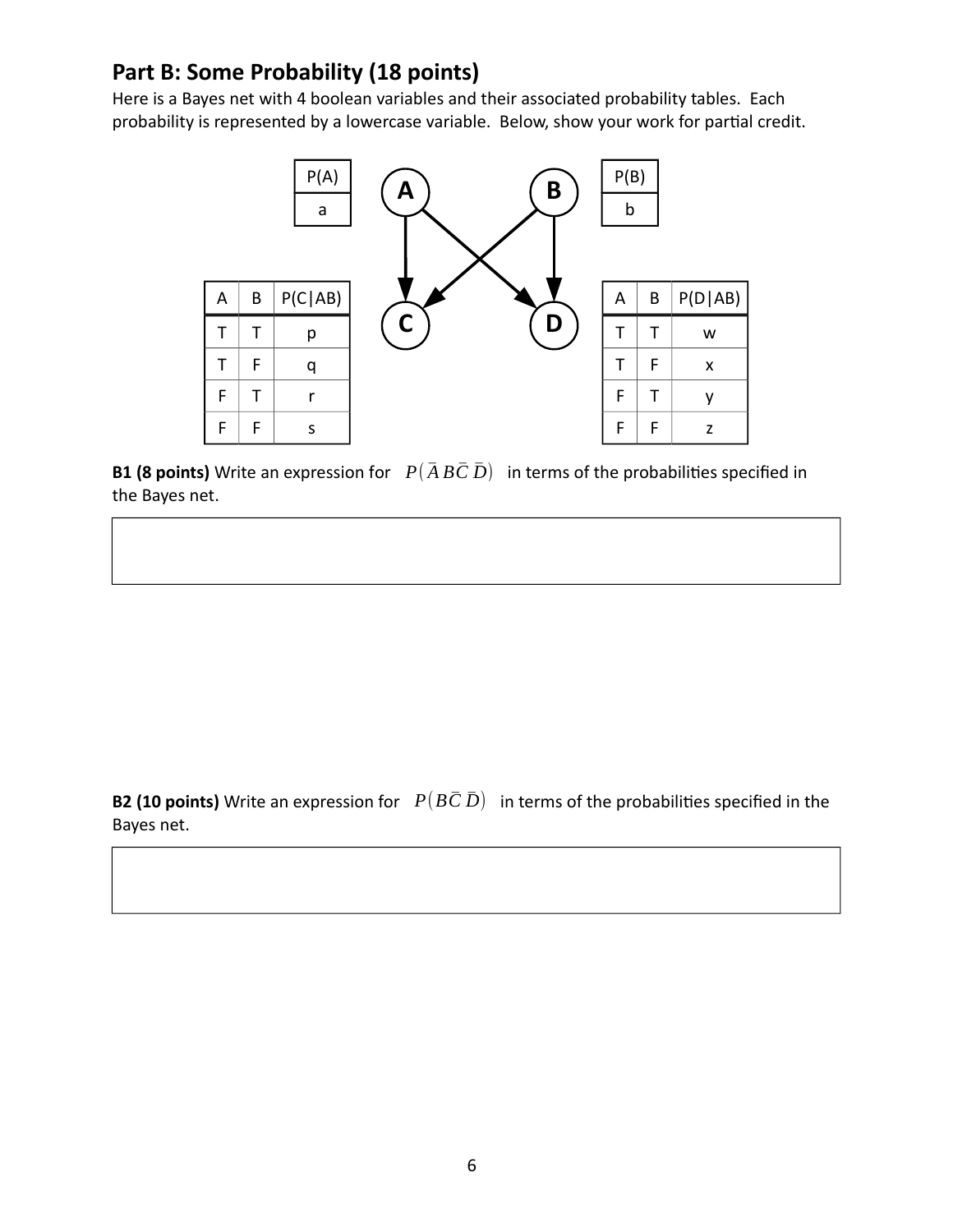#### **Part C: Independence (16 points)**

Here is a Bayes net with 8 variables, which are not necessarily boolean. Assume that the only independence statements that are true are the ones enforced by the shape of the network. Show your work for partial credit.



**C1 (6 points)** List every variable that is marginally independent of A.

**C2 (5 points)** Is  $P(D|C) = P(D|CG)$ ? (Circle one)

**YES NO**

**C3 (5 points)** Are A and H conditionally independent, given B and E? (Circle one)

**YES NO**

**( SRN QUESTIONS ON NEXT PAGE → )**